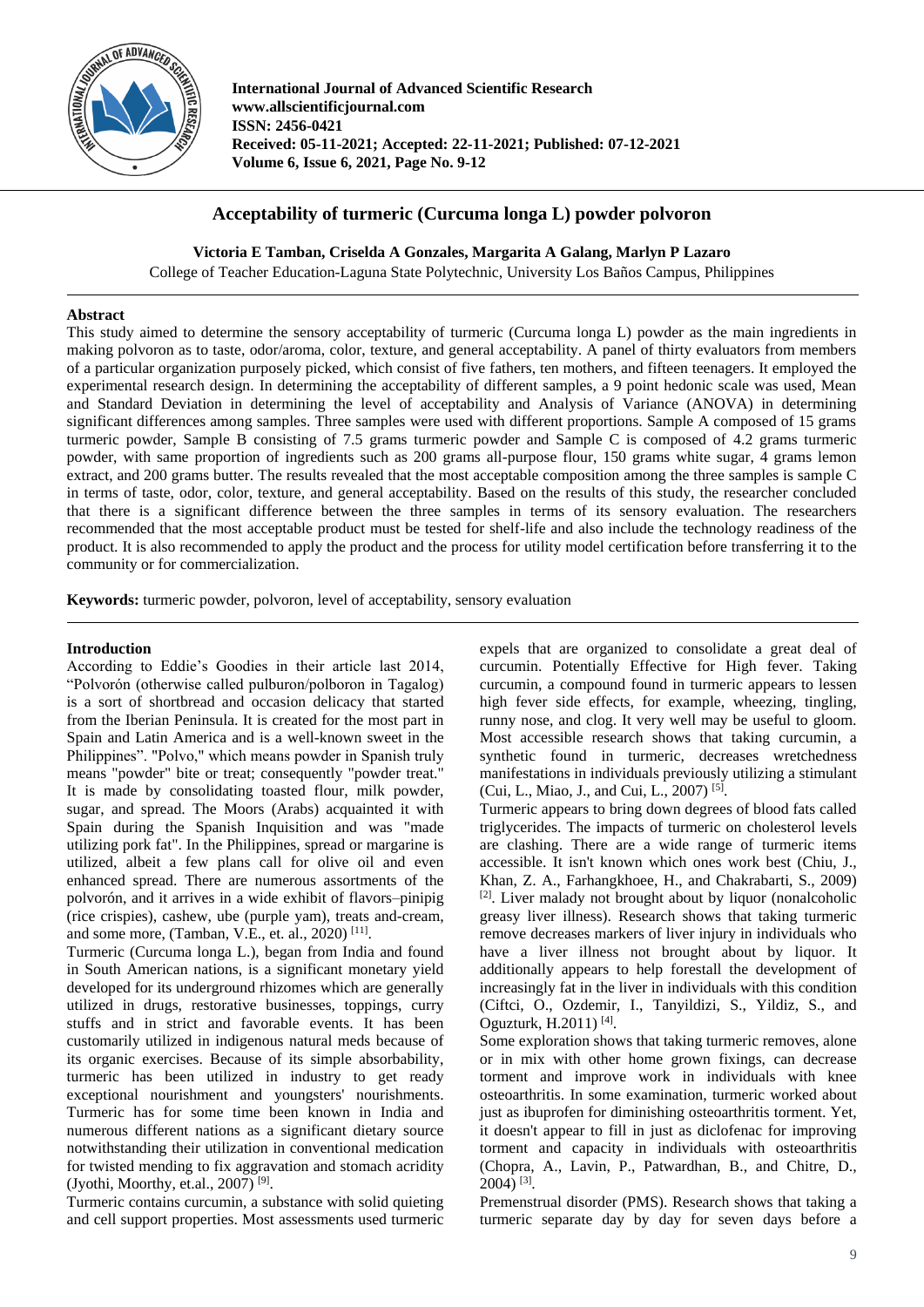menstrual period and proceeding for three days after the period closes improves agony, state of mind, and conduct in ladies with PMS, (Samira K. *et al*., 2015) [10] .

Tingling (pruritus). Research recommends that taking turmeric by mouth multiple times every day for about two months decreases tingling in individuals with long haul kidney infection. Additionally, early research recommends that taking a particular blend item (C3 Complex, Sami Labs LTD) containing curcumin in addition to dark pepper or long pepper every day for about a month diminishes tingling seriousness and improves personal satisfaction in individuals with incessant tingling brought about by mustard gas, (Hornebeck, W., and Guenounou, M.et.al, 2002)<sup>[7]</sup>.

A sort of fiery gut ailment called ulcerative colitis. Some exploration shows that taking curcumin, a concoction found in turmeric, by mouth or as a bowel purge, alongside ordinary medicines, improves indications and expands the quantity of individuals who go into abatement. For individuals as of now in decrease, turmeric improves the probability of remaining going away when utilized in mix with regular medications (Dou, X. *et al*.,2008; Holt, P. R., Katz, S., and Kirshoff, R., 2005)<sup>[6, 8]</sup>.

## **Materials and Methods**

A trial explore configuration was utilized right now. The respondents of this examination were 30 evaluators comprising of 5 dads, ten moms, and 15 youngsters.

A 9-point decadent scale was utilized in assessing the tangible adequacy of the examples comprise of various criteria, for example, taste, odor/aroma, color, texture, and general acceptability. The indulgent scale is 8.50-9.00= Like Extremely; 7.50-8.49= Like Very Much; 6.50-7.49= Like Moderately; 5.50-6.49= Like Slightly; 4.50-5.49= Neither Like or Dislike; 3.50-4.49 Dislike Slightly; 2.50-3.49= Dislike Moderately; 1.50-2.49=Dislike Very Much and 1.00-1.49 Dislike Extremely.

Mean score and standard deviation were utilized in deciding the adequacy of three examples in the various criteria. The three examples are all weight in grams and mixed with same weight of ingredients. Figure 1 shows the Input-Process-Output Model. The Input (I) incorporates the materials and fixings required in making polvoron. The Process (P) incorporates all the step by step methods in doing the product. The Output (O) is the turmeric polvoron.



**Fig 1:** Input (I)-Process (P)-Output (O) Framework

Figure 2 illustrates the research paradigm on sensory acceptability of the three samples. The independent variables consist of the composition of three samples, and the dependent variables consist of the criteria in sensory

acceptability in terms of taste, odor/aroma, color, texture, and general acceptability.

| <b>Independent Variables</b>                                                                                                                                                                                                                                                                                                                          | <b>Dependent Variables</b>                                                                |
|-------------------------------------------------------------------------------------------------------------------------------------------------------------------------------------------------------------------------------------------------------------------------------------------------------------------------------------------------------|-------------------------------------------------------------------------------------------|
| Different Samples<br>Sample A<br>15grams Turmeric Powder<br>200 grams all-purpose flour<br>150 grams white sugar<br>4 grams lemon extract<br>200 grams butter.<br>Sample B<br>7.5grams Turmeric Powder<br>200 grams all-purpose flour<br>150 grams white sugar<br>4 grams lemon extract<br>200 grams butter.<br>Sample C<br>4.2 grams Turmeric Powder | Sensory Evaluation<br>Taste<br>Odor/Aroma<br>Color<br>Texture<br>General<br>Acceptability |
| 15grams Turmeric Powder<br>200 grams all-purpose flour<br>150 grams white sugar<br>4 grams lemon extract<br>200 grams butter.                                                                                                                                                                                                                         |                                                                                           |

**Fig 2:** Research Paradigm

# **Materials**

**Ingredients** All-purpose flour White sugar Powdered milk Turmeric powder Bar butter (melted)

#### **Procedure**

- 1. Measuring the ingredients according to its composition.
- 2. Toast flour and turmeric powder in frying pan until light brown, stirring constantly over moderate fire.
- 3. Remove from heat and cool.
- 4. Add sugar, powdered milk, and melted butter.
- 5. Wrap in wax paper or cellophane and serve.



**Fig 3:** Process Flow Chart

### **Results and Discussion**

Table 1 presents the mean scores of Sample A, B, and C in terms of taste, odor/aroma, color, texture and general acceptability.

**Table 1:** Means Scores for the Acceptability of Three Samples in terms of Aroma, Color, Taste Texture, and General Acceptability

| <b>Triteria</b> | Sample A | <b>SD</b> | DI                             | $\mathbf{D}$<br>Sample B | <b>SD</b>          | DI            | Sample ( | <b>SD</b> | DТ<br>תע          |
|-----------------|----------|-----------|--------------------------------|--------------------------|--------------------|---------------|----------|-----------|-------------------|
| Taste           | 4.67     | 0.60      | Neither.<br>' Like nor Dislike | 6.27                     | $1.36 \text{ L}^3$ | Like Slightly | 7.90     | 0.94      | Very Much<br>Lıke |
| Odor/aroma      | 5.10     | 0.04      | Neither Like nor Dislike       | 6.3?                     |                    | Like Slightly | 8.07     | 0.81      | Very Much<br>лkе  |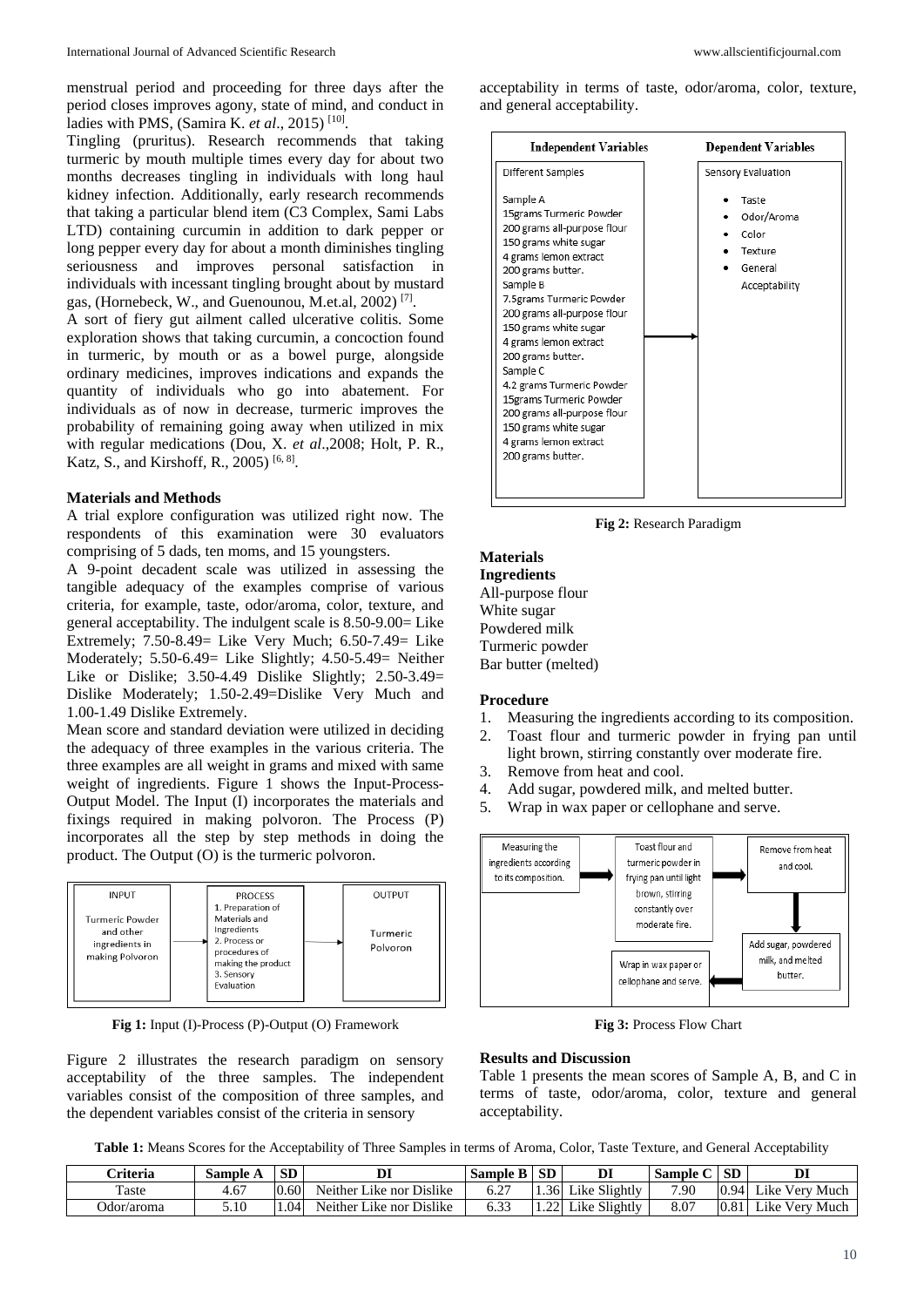| Color                 | 5.40 |      | Neither Like nor Dislike                                                                                    | $6.1^{\circ}$ |      | .24 Like Slightly  | 8.37 |      | Like Verv Much      |
|-----------------------|------|------|-------------------------------------------------------------------------------------------------------------|---------------|------|--------------------|------|------|---------------------|
| Texture               | 5.27 |      | Neither Like nor Dislike                                                                                    |               |      | .731 Like Slightly | 8.10 | 0.83 | Like Verv Much      |
| General Acceptability | 5.50 | .26  | Like Slightly                                                                                               |               | 35 I | Like Slightlv      | 8.17 | 0.86 | Like Verv Much      |
| Overall Mean          | 5.19 | 0.89 | Neither Like nor Dislike                                                                                    | 6.14          | .09  | Like Slightly      | 8.12 |      | 0.70 Like Very Much |
|                       |      |      | Tike Extremely: 7.50.8.40– Like Very Much: 6.50.7.40– Like Moderately: 5.50.6.40– Like Slightly: 4.50.5.40– |               |      |                    |      |      |                     |

**Legend:** 8.50-9.00= Like Extremely; 7.50-8.49= Like Very Much; 6.50-7.49= Like Moderately; 5.50-6.49= Like Slightly; 4.50-5.49= Neither Like or Dislike; 3.50-4.49 Dislike Slightly; 2.50-3.49= Dislike Moderately; 1.50-2.49=Dislike Very Much and 1.00-1.49 Dislike Extremely

It was shown that the most acceptable among three samples of turmeric polvoron is Sample C with an overall mean of 8.12 and standard deviation of 0.70 with a descriptive interpretation of like very much as evaluated by the respondents in terms of; taste ( mean=7.90; sd=0.94), odor/aroma ( mean=8.07; sd=0.81), color (mean= 8.37; sd=0.75), texture (mean=8.10; sd=0.83), and general acceptability (mean=8.17; sd= 0.86). This results revealed that the evaluators like very much Sample C compared to the two samples of turmeric polvoron. Table 2 shows the test of significant difference in different criteria in terms of sensory acceptability composed of taste, odor/aroma, color,

texture, and general acceptability among three samples. The results revealed that there were highly significant differences among three samples in sensory acceptability. In terms of its taste (computed f-value=73.619; p-value=) 0.000, odor/aroma (computed f-value= 59.261; p-value= 0.000), color (computed f-value= 56.099; p-value=0.0000, texture (computed f-value=33.174; p-value =0.000), and for general acceptability (computed f-value=40.083; p-value =0.000) The results revealed that the sensory acceptability of turmeric polvoron among three samples determined that the three sample were significantly different in terms of taste, odor/aroma, color, texture, and general acceptability.

**Table 2:** Test of Significant Difference in Taste, Odor/Aroma, Color, Texture, and General Acceptability Among Three Samples

|                       |                       | <b>Sum of Squares</b> | df             | <b>Mean Square</b> | F        | Sig. |
|-----------------------|-----------------------|-----------------------|----------------|--------------------|----------|------|
|                       | <b>Between Groups</b> | 156.822               | $\overline{2}$ | 78.411             | 73.169** | .000 |
| <b>Taste</b>          | Within Groups         | 93.233                | 87             | 1.072              |          |      |
|                       | Total                 | 250.056               | 89             |                    |          |      |
| Odor/Aroma            | <b>Between Groups</b> | 133.267               | $\overline{c}$ | 66.633             | 59.621** | .000 |
|                       | Within Groups         | 97.233                | 87             | 1.118              |          |      |
|                       | Total                 | 230.500               | 89             |                    |          |      |
| Color                 | <b>Between Groups</b> | 142.289               | 2              | 71.144             | 56.099** | .000 |
|                       | Within Groups         | 110.333               | 87             | 1.268              |          |      |
|                       | Total                 | 252.622               | 89             |                    |          |      |
| Texture               | <b>Between Groups</b> | 137.222               | 2              | 68.611             | 33.174** | .000 |
|                       | Within Groups         | 179.933               | 87             | 2.068              |          |      |
|                       | Total                 | 317.156               | 89             |                    |          |      |
| General Acceptability | <b>Between Groups</b> | 114.689               | $\overline{2}$ | 57.344             | 40.083** | .000 |
|                       | Within Groups         | 124.467               | 87             | 1.431              |          |      |
|                       | Total                 | 239.156               | 89             |                    |          |      |

 $*_{p-value\leq 0.05;}$  \*\*p-value $\leq 0.01$ 

## **Conclusion and Recommendations**

The results revealed that the most acceptable composition among the three samples is sample C in terms of taste, odor, color, texture, and general acceptability.

Based on the results of this study the researcher concluded that there is highly significant difference among three samples in terms of its sensory evaluation. The researchers recommended that the most acceptable product must be tested its shelf-life and also include the technology readiness of the product. It is also recommended to apply the product and the process for utility model certification before transferring it to the community or for commercialization.

## **Acknowledgements**

The authors would like to humbly thank the President of Laguna State Polytechnic University, Dr. Mario R. Briones, the Vice President of R & D, Dr. Corazon San Agustin, the Director of R &D, Dr. Editha S. Perey and Associate Dean Consorcia S. Tan of College of Teacher Education for their support for the product of this research study.

## **References**

1. Chattopadhyay I, Kaushik B, Uday B, Ranajit KB.

"Turmeric and curcumin: Biological actions and medicinal applications". Current Science,2004:87(1):44-53. ISSN 0011-3891. Retrieved 16 March 2013.

- 2. Chiu J, Khan ZA, Farhangkhoee H, Chakrabarti S. Curcumin prevents diabetes-associated abnormalities in the kidneys by inhibiting p300 and nuclear factor-kappa B. Nutrition,2009:25(9):964-972. View abstract.
- 3. Chopra A, Lavin P, Patwardhan B, Chitre D. A 32 week randomized, placebo-controlled clinical evaluation of RA-11, an Ayurvedic drug, on osteoarthritis of the knees. J Clin Rheumatol;10(5):236- 245. View abstract.
- 4. Ciftci O, Ozdemir I, Tanyildizi S, Yildiz S, Oguzturk, H. Antioxidative effects of curcumin, beta-myrcene and 1,8-cineole against 2,3,7,8-tetrachlorodibenzo-p-dioxininduced oxidative stress in rats liver. Toxicol Ind Health,2011:27(5):447-453. View abstract.
- 5. Cui L, Miao J, Cui L. Cytotoxic effect of curcumin on malaria parasite Plasmodium falciparum: inhibition of histone acetylation and generation of reactive oxygen species. Antimicrob. Agents Chemother,2007:51(2):488-494. View abstract.